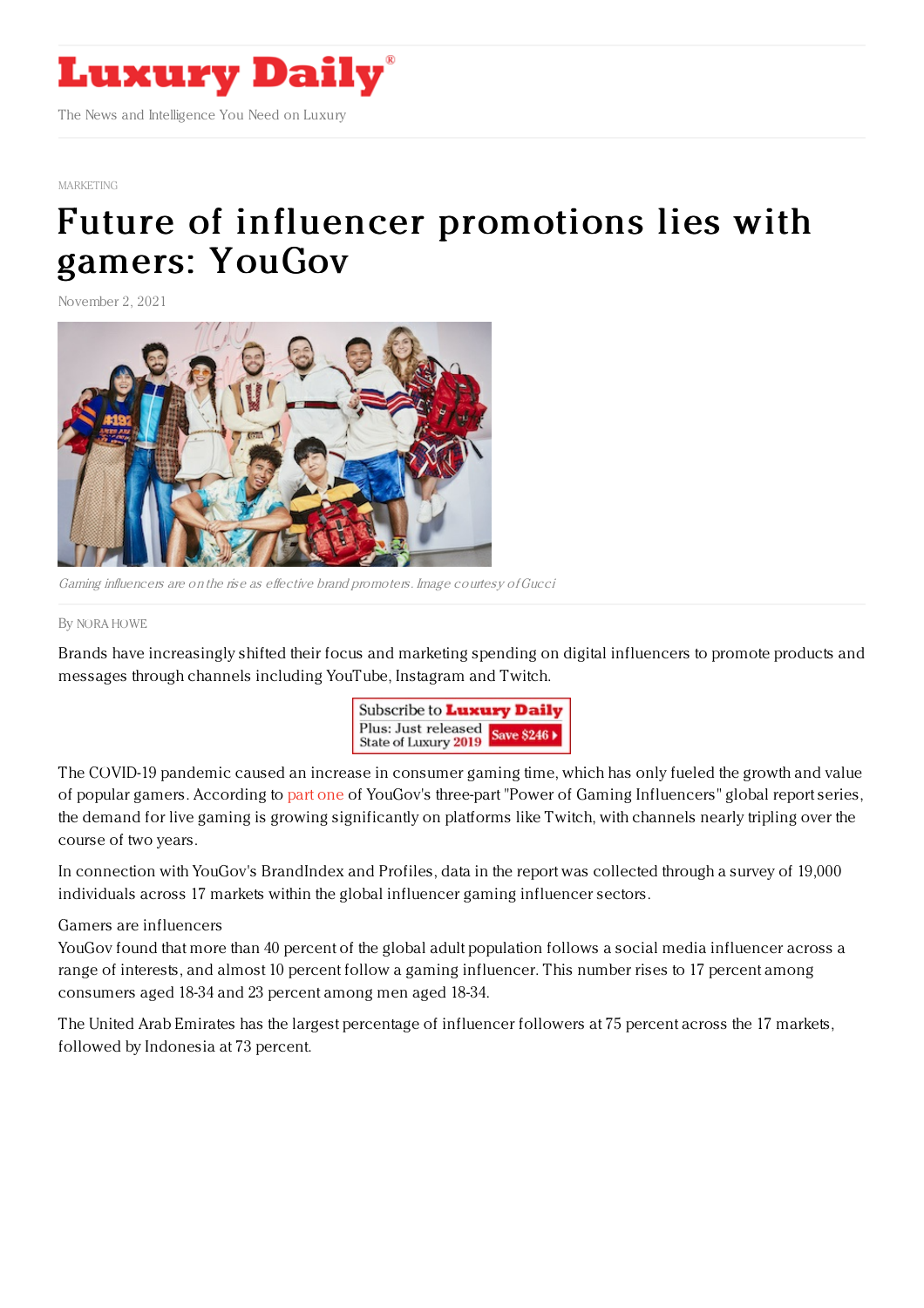

Gucci collaborated with Sims creators forGucci Of The Grid. Image credit: Gucci

At least 12 percent of consumers worldwide follow food, health or celebrity influencers, while 9 percent follow gaming influencers.

However, this fluctuates significantly within specific demographic groups.

For instance, 21 percent of Gen Z consumers follow gaming influencers, and these influencers are the top influencer group followed by men, similar to sports, music and food influencers.

In 12 out of the 17 countries surveyed, gaming influencers tops the list of influencer types followed by men aged 18 to 34-years-old. Gaming influencers also rank in the top three in 15 out of 17 international markets, and are more popular than sports influencers in 14 out of 17 countries surveyed among this demographic.

Looking across the three major gaming live streaming platforms, outside of China, audiences are increasingly consuming content from gaming influencers.

The amount of time spent consuming live gaming content has more than doubled since 2019, from 3.8 billion hours to 9 billion in Q2 2021. While YouTube Gaming and Facebook Gaming have both seen increases in viewership, Twitch has dominated the gaming live stream market, driving nearly 7 billion viewed hours in Q2 2021.

YouGov found that China and Indonesia have the highest number of gaming influencer followers, representing a fifth of the population in both markets.

Gaming influencer followers are less prevalent in Europe with Denmark, Great Britain and Sweden, all with less than 5 percent of their respective populations following gaming influencers.

YouGov found that 68 percent of adults across the 17 international markets surveyed currently game at least once per week. Frequency of playing video games is on the rise, and this is generating a larger gaming influencer fan base.



Twitch streamer Fuslie during <sup>a</sup> Lexus livestream where viewers chose the interior lighting scheme and the vehicle's exterior wrap. Image courtesy of Lexus

For those actively engaged in gaming, playing video games one or more hours per week, the global proportion who follow gaming influencers increases from 9 percent overall to 15 percent.

Twenty percent of heavy gamers those who play video games 11 or more hours per week follow gaming influencers. Within this group, Asia has the highest number of gaming influencer followers, thus is most likely to drive growth of the gaming influencer sector.